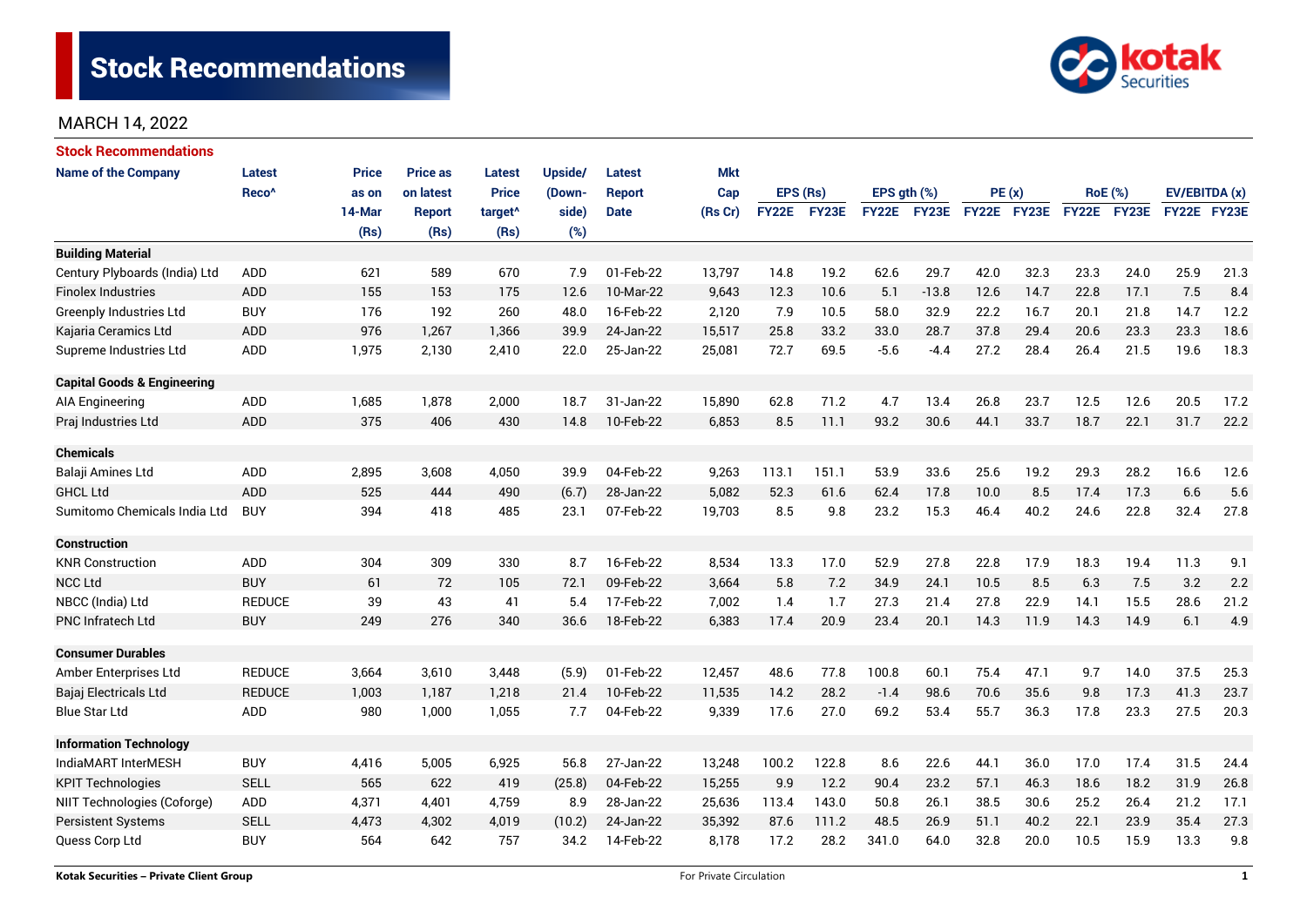

| <b>Stock Recommendations</b>       |                   |              |                 |                     |         |               |         |              |       |                  |             |             |      |                |             |               |      |
|------------------------------------|-------------------|--------------|-----------------|---------------------|---------|---------------|---------|--------------|-------|------------------|-------------|-------------|------|----------------|-------------|---------------|------|
| <b>Name of the Company</b>         | <b>Latest</b>     | <b>Price</b> | <b>Price as</b> | <b>Latest</b>       | Upside/ | Latest        | Mkt     |              |       |                  |             |             |      |                |             |               |      |
|                                    | Reco <sup>^</sup> | as on        | on latest       | <b>Price</b>        | (Down-  | <b>Report</b> | Cap     | EPS (Rs)     |       | EPS $qth$ $(\%)$ |             | PE(x)       |      | <b>RoE</b> (%) |             | EV/EBITDA (x) |      |
|                                    |                   | 14-Mar       | <b>Report</b>   | target <sup>^</sup> | side)   | <b>Date</b>   | (Rs Cr) | <b>FY22E</b> | FY23E |                  | FY22E FY23E | FY22E FY23E |      |                | FY22E FY23E | FY22E FY23E   |      |
|                                    |                   | (Rs)         | (Rs)            | (Rs)                | (%)     |               |         |              |       |                  |             |             |      |                |             |               |      |
| <b>Metals &amp; Mining</b>         |                   |              |                 |                     |         |               |         |              |       |                  |             |             |      |                |             |               |      |
| <b>MOIL Ltd</b>                    | <b>BUY</b>        | 174          | 170             | 215                 | 23.5    | 18-Feb-22     | 4,638   | 14.5         | 16.4  | 95.9             | 13.1        | 12.0        | 10.6 | 11.5           | 12.2        | 5.9           | 4.5  |
| <b>APL Apollo Tubes Ltd</b>        | <b>BUY</b>        | 886          | 820             | 980                 | 10.6    | 28-Jan-22     | 22,149  | 21.0         | 27.0  | $-27.6$          | 28.6        | 42.2        | 32.8 | 26.7           | 26.8        | 24.3          | 19.3 |
|                                    |                   |              |                 |                     |         |               |         |              |       |                  |             |             |      |                |             |               |      |
| Oil & Gas                          |                   |              |                 |                     |         |               |         |              |       |                  |             |             |      |                |             |               |      |
| Chennai Petroleum Corp             | <b>BUY</b>        | 126          | 104             | 127                 | 1.2     | 25-Jan-22     | 1,870   | 30.3         | 18.2  | 75.1             | $-39.9$     | 4.1         | 6.9  | 24.6           | 12.5        | 6.9           | 8.5  |
| <b>Gujarat Gas</b>                 | <b>ADD</b>        | 511          | 660             | 734                 | 43.7    | 10-Feb-22     | 35,133  | 18.7         | 26.7  | 0.5              | 42.8        | 27.3        | 19.1 | 24.3           | 27.3        | 16.7          | 12.0 |
| <b>MRPL</b>                        | ADD               | 43           | 47              | 50                  | 16.1    | 31-Jan-22     | 7,542   | 1.2          | 6.8   | $-137.5$         | 466.7       | 35.9        | 6.3  | 4.7            | 23.8        | 13.4          | 8.7  |
|                                    |                   |              |                 |                     |         |               |         |              |       |                  |             |             |      |                |             |               |      |
| <b>Paints</b>                      |                   |              |                 |                     |         |               |         |              |       |                  |             |             |      |                |             |               |      |
| Akzo Nobel India Ltd               | <b>BUY</b>        | 1,933        | 1,887           | 2,670               | 38.1    | 14-Feb-22     | 9,029   | 57.9         | 67.2  | 27.3             | 16.1        | 33.4        | 28.8 | 17.9           | 19.7        | 20.1          | 17.1 |
|                                    |                   |              |                 |                     |         |               |         |              |       |                  |             |             |      |                |             |               |      |
| <b>Pharmaceuticals</b>             |                   |              |                 |                     |         |               |         |              |       |                  |             |             |      |                |             |               |      |
| Suven Pharmaceuticals              | <b>REDUCE</b>     | 515          | 561             | 550                 | 6.8     | 17-Aug-21     | 13,075  | 16.9         | 21.1  | 19.0             | 24.9        | 30.5        | 24.4 | 27.6           | 26.5        | 23.7          | 18.5 |
|                                    |                   |              |                 |                     |         |               |         |              |       |                  |             |             |      |                |             |               |      |
| <b>Transportation</b>              |                   |              |                 |                     |         |               |         |              |       |                  |             |             |      |                |             |               |      |
| Aegis Logistics Ltd                | <b>BUY</b>        | 193          | 216             | 310                 | 61.0    | 14-Feb-22     | 6,433   | 12.6         | 13.6  | 28.6             | 7.9         | 15.3        | 14.2 | 20.4           | 19.0        | 8.6           | 7.6  |
| <b>Allcargo Global Logistics</b>   | <b>BUY</b>        | 322          | 346             | 430                 | 33.6    | 15-Feb-22     | 7,918   | 27.7         | 31.3  | 246.3            | 13.0        | 11.6        | 10.3 | 21.2           | 20.1        | 6.2           | 5.1  |
| <b>Blue Dart Express</b>           | <b>BUY</b>        | 6,231        | 6,926           | 7,975               | 28.0    | 01-Feb-22     | 14,830  | 115.0        | 134.0 | 98.3             | 16.5        | 54.2        | 46.5 | 36.2           | 33.3        | 15.4          | 13.3 |
| <b>VRL Logistics Ltd</b>           | <b>BUY</b>        | 447          | 499             | 625                 | 39.8    | 04-Feb-22     | 4,076   | 11.3         | 18.3  | 117.3            | 61.9        | 39.6        | 24.4 | 14.3           | 21.6        | 12.6          | 9.5  |
|                                    |                   |              |                 |                     |         |               |         |              |       |                  |             |             |      |                |             |               |      |
| <b>Others</b>                      |                   |              |                 |                     |         |               |         |              |       |                  |             |             |      |                |             |               |      |
| Bata India Ltd                     | <b>BUY</b>        | 1,841        | 1,895           | 2,380               | 29.3    | 10-Feb-22     | 23,743  | 27.0         | 36.6  | $-509.1$         | 35.6        | 68.2        | 50.3 | 16.3           | 19.4        | 33.4          | 26.6 |
| <b>Central Depository Services</b> | <b>REDUCE</b>     | 1,578        | 1,510           | 1,505               | (4.6)   | 10-Feb-22     | 16,569  | 29.9         | 34.8  | 55.7             | 16.4        | 52.8        | 45.3 | 28.5           | 26.6        | 42.3          | 36.3 |
| <b>EPL Ltd</b>                     | ADD               | 170          | 187             | 205                 | 20.7    | 10-Feb-22     | 5,352   | 7.1          | 8.6   | $-6.6$           | 21.1        | 23.9        | 19.8 | 12.1           | 13.2        | 9.3           | 7.7  |
| JK Paper Ltd                       | <b>BUY</b>        | 277          | 232             | 295                 | 6.5     | 17-Feb-22     | 4,931   | 34.1         | 47.7  | 140.1            | 39.9        | 8.1         | 5.8  | 19.2           | 21.5        | 7.2           | 4.9  |
| Radico Khaitan Ltd                 | <b>REDUCE</b>     | 894          | 978             | 970                 | 8.5     | 07-Feb-22     | 11,895  | 21.2         | 26.1  | 4.4              | 23.1        | 42.2        | 34.3 | 15.0           | 16.1        | 26.9          | 23.1 |
| <b>VIP Industries Ltd</b>          | <b>REDUCE</b>     | 641          | 648             | 620                 | (3.2)   | 04-Feb-22     | 9,095   | 6.2          | 12.0  | $-187.3$         | 93.5        | 103.3       | 53.4 | 14.3           | 23.2        | 46.7          | 28.9 |
| Welspun Corp Ltd                   | <b>SELL</b>       | 147          | 173             | 120                 | (18.5)  | 14-Feb-22     | 3,902   | 11.9         | 9.2   | $-49.8$          | $-22.7$     | 12.4        | 16.0 | 7.8            | 5.9         | 4.6           | 5.1  |

*Source: Kotak Securities - Private Client Group*

All recommendations are with a 12 month perspective from the date of the report/update. Investors are requested to use their discretion while deciding the timing, quantity of investment as well as the exit.

NR NoRated. The investment rating and target price, if any, have been suspended temporarily. Such suspension is in compliance with applicable regulation(s) and/or Kotak Securities policies in circumstances when Kotak Secur

Or its affiliates is acting in an advisory capacity in a merger or strategic transaction involving this company and in certain other circumstances.

**NM Not meaningful**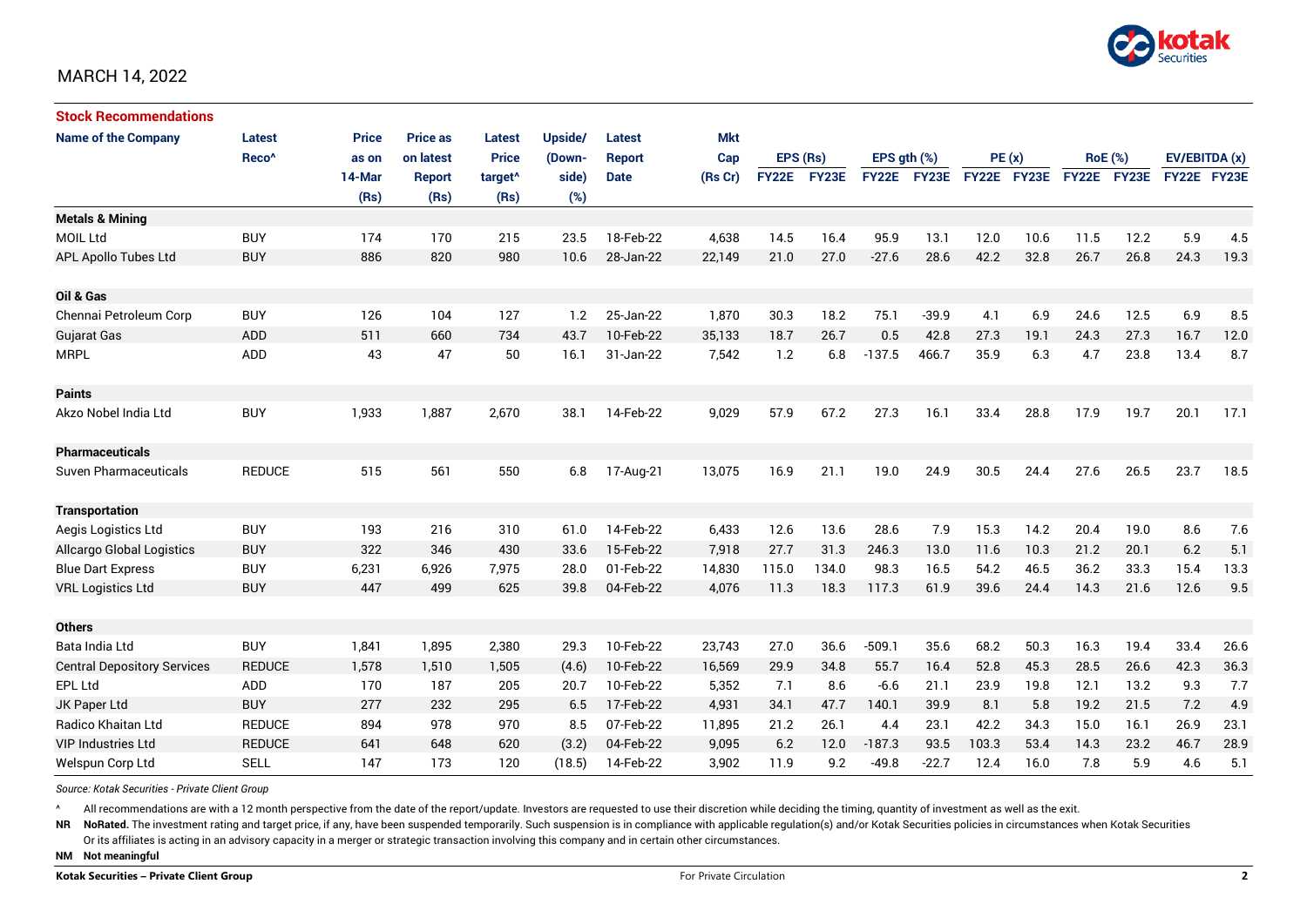

# **RATING SCALE (PRIVATE CLIENT GROUP)**

#### **Definitions of ratings**

| <b>BUY</b>       | - We expect the stock to deliver more than 15% returns over the next 12 months                                                                                                                                                                                                                                                                                                                                                     |
|------------------|------------------------------------------------------------------------------------------------------------------------------------------------------------------------------------------------------------------------------------------------------------------------------------------------------------------------------------------------------------------------------------------------------------------------------------|
| <b>ADD</b>       | - We expect the stock to deliver 5% - 15% returns over the next 12 months                                                                                                                                                                                                                                                                                                                                                          |
| <b>REDUCE</b>    | - We expect the stock to deliver -5% - +5% returns over the next 12 months                                                                                                                                                                                                                                                                                                                                                         |
| <b>SELL</b>      | - We expect the stock to deliver $\lt$ -5% returns over the next 12 months                                                                                                                                                                                                                                                                                                                                                         |
| <b>NR</b>        | - Not Rated. Kotak Securities is not assigning any rating or price target to the stock.                                                                                                                                                                                                                                                                                                                                            |
|                  | The report has been prepared for information purposes only.                                                                                                                                                                                                                                                                                                                                                                        |
| <b>SUBSCRIBE</b> | $-$ We advise investor to subscribe to the IPO.                                                                                                                                                                                                                                                                                                                                                                                    |
| <b>RS</b>        | - Rating Suspended. Kotak Securities has suspended the investment rating and price target for this stock, either because there is not a sufficient fundamental basis for determining, or there<br>are legal, regulatory or policy constraints around publishing, an investment rating or target. The previous investment rating and price target, if any, are no longer in effect for this stock and<br>should not be relied upon. |
| <b>NA</b>        | $-$ Not Available or Not Applicable. The information is not available for display or is not applicable                                                                                                                                                                                                                                                                                                                             |
| <b>NM</b>        | - Not Meaningful. The information is not meaningful and is therefore excluded.                                                                                                                                                                                                                                                                                                                                                     |
| <b>NOTE</b>      | $-$ Our target prices are with a 12-month perspective. Returns stated in the rating scale are our internal benchmark.                                                                                                                                                                                                                                                                                                              |

# **FUNDAMENTAL RESEARCH TEAM (PRIVATE CLIENT GROUP)**

| <b>Shrikant Chouhan</b>                                                                                | Arun Agarwal                                                                                                    | <b>Amit Agarwal, CFA</b>            | <b>Hemali Dhame</b>      |
|--------------------------------------------------------------------------------------------------------|-----------------------------------------------------------------------------------------------------------------|-------------------------------------|--------------------------|
| <b>Head of Research</b>                                                                                | Auto & Auto Ancillary                                                                                           | <b>Transportation, Paints, FMCG</b> | Banking & Finance        |
| shrikant.chouhan@kotak.com                                                                             | arun.agarwal@kotak.com                                                                                          | agarwal.amit@kotak.com              | Hemali.Dhame@kotak.com   |
| +91 22 6218 5408                                                                                       | +91 22 6218 6443                                                                                                | +91 22 6218 6439                    | +91 22 6218 6433         |
| Jatin Damania                                                                                          | Purvi Shah                                                                                                      | <b>Rini Mehta</b>                   | K. Kathirvelu            |
| Metals & Mining, Midcap                                                                                | Pharmaceuticals                                                                                                 | <b>Research Associate</b>           | <b>Support Executive</b> |
| jatin.damania@kotak.com                                                                                | purvi.shah@kotak.com                                                                                            | rini.mehta@kotak.com                | k.kathirvelu@kotak.com   |
| +91 22 6218 6440                                                                                       | +91 22 6218 6432                                                                                                | +91 80801 97299                     | +91 22 6218 6427         |
| <b>Sumit Pokharna</b><br>Oil and Gas, Information Tech<br>sumit.pokharna@kotak.com<br>+91 22 6218 6438 | Pankaj Kumar<br><b>Construction, Capital Goods &amp; Midcaps</b><br>pankajr.kumar@kotak.com<br>+91 22 6218 6434 |                                     |                          |

#### **TECHNICAL RESEARCH TEAM (PRIVATE CLIENT GROUP)**

| <b>Shrikant Chouhan</b>    | <b>Amol Athawale</b>    |  |
|----------------------------|-------------------------|--|
| shrikant.chouhan@kotak.com | amol.athawale@kotak.com |  |
| +91 22 6218 5408           | +91 20 6620 3350        |  |
|                            |                         |  |

**Sayed Haider** Research Associate [sayed.haider@kotak.com](mailto:sayed.haider@kotak.com) +91 22 62185498

#### **DERIVATIVES RESEARCH TEAM (PRIVATE CLIENT GROUP)**

+91 22 6218 5497 +91 33 6615 6273

**Sahaj Agrawal Prashanth Lalu Prasenjit Biswas, CMT, CFTe** [sahaj.agrawal@kotak.com](mailto:sahaj.agrawal@kotak.com) [prashanth.lalu@kotak.com](mailto:prashanth.lalu@kotak.com) [prasenjit.biswas@kotak.com](mailto:prasenjit.biswas@kotak.com)